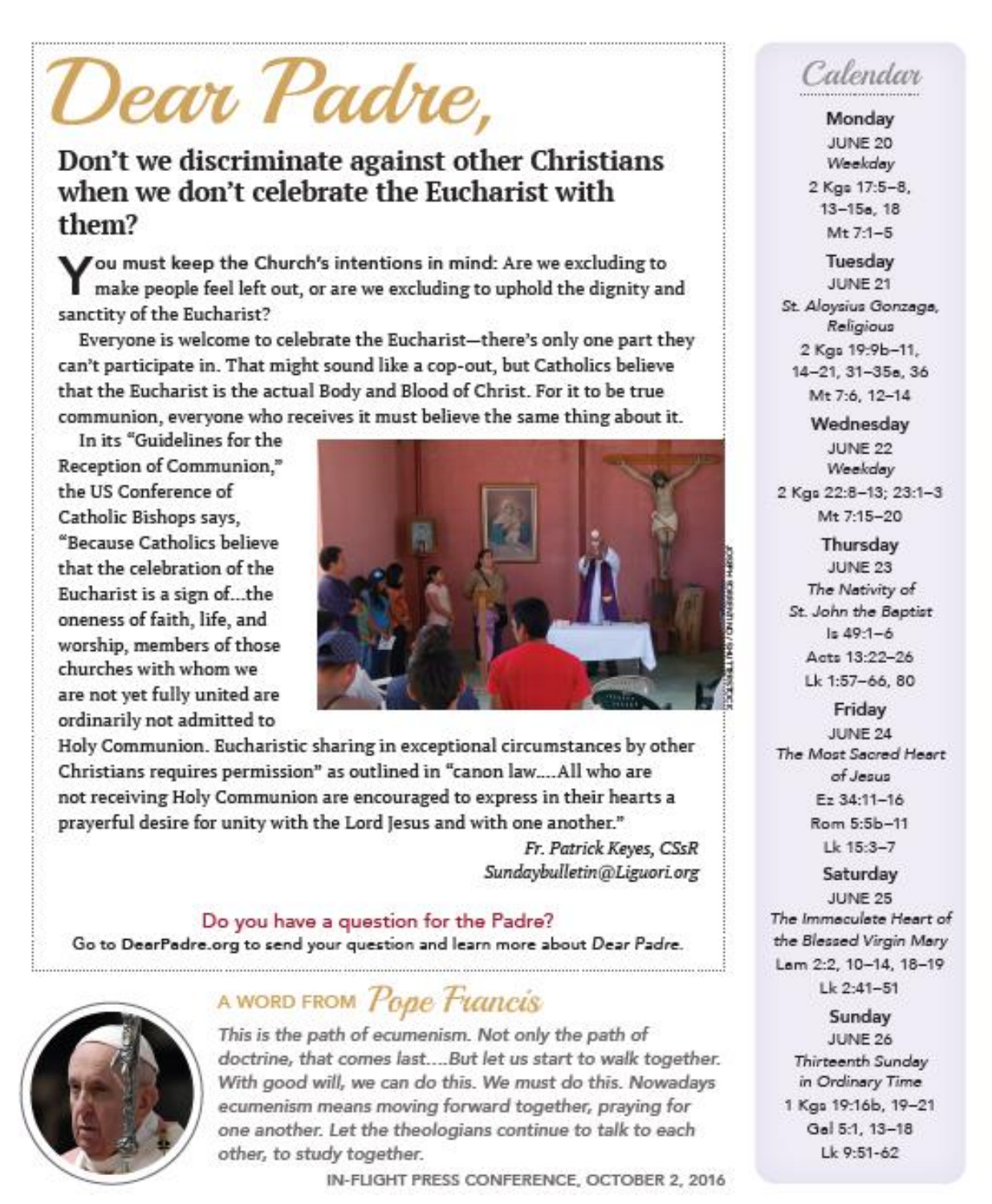

*Sunday* June  $19<sup>th</sup> 2022$ *Solemnity The Most Holy Body and Blood of Christ*



## **St. Ann Catholic Church & Our Lady of Chartres Mission**

Pastor: Reverend Fr. David Milton **Office phone: 228-832-2560, Hours: Monday-Friday 9am-3pm.** Web: www.stannparishlizana.org ---Email: stanngulfport@hotmail.com



#### **St. Ann Mass Schedule:**

Saturday – June  $18<sup>th</sup> 5:00$ pm-Parish Sunday – June 19th 9:00am-Father's Day

 **OLC Mass Schedule:** Sunday – June  $19<sup>th</sup>$  7:30am-Father's Day

**SACRAMENT OF RECONCILIATION Before Mass and by Appointment**

Monday – June 20<sup>th</sup> 8:00am-Father's Day Wednesday – June  $22<sup>nd</sup> 6:00<sub>pm</sub>$ -Father's Day Thursday – June 23rd 8:00am-Father's Day Friday – June 24<sup>th</sup> 8:00am-Father's Day

Saturday – June  $25<sup>th</sup>$  St. Ann  $5:00$ pm-OPEN Sunday – June  $26<sup>th</sup>$  OLC 7:30am-OPEN Sunday – June  $26<sup>th</sup>$  9:00am-OPEN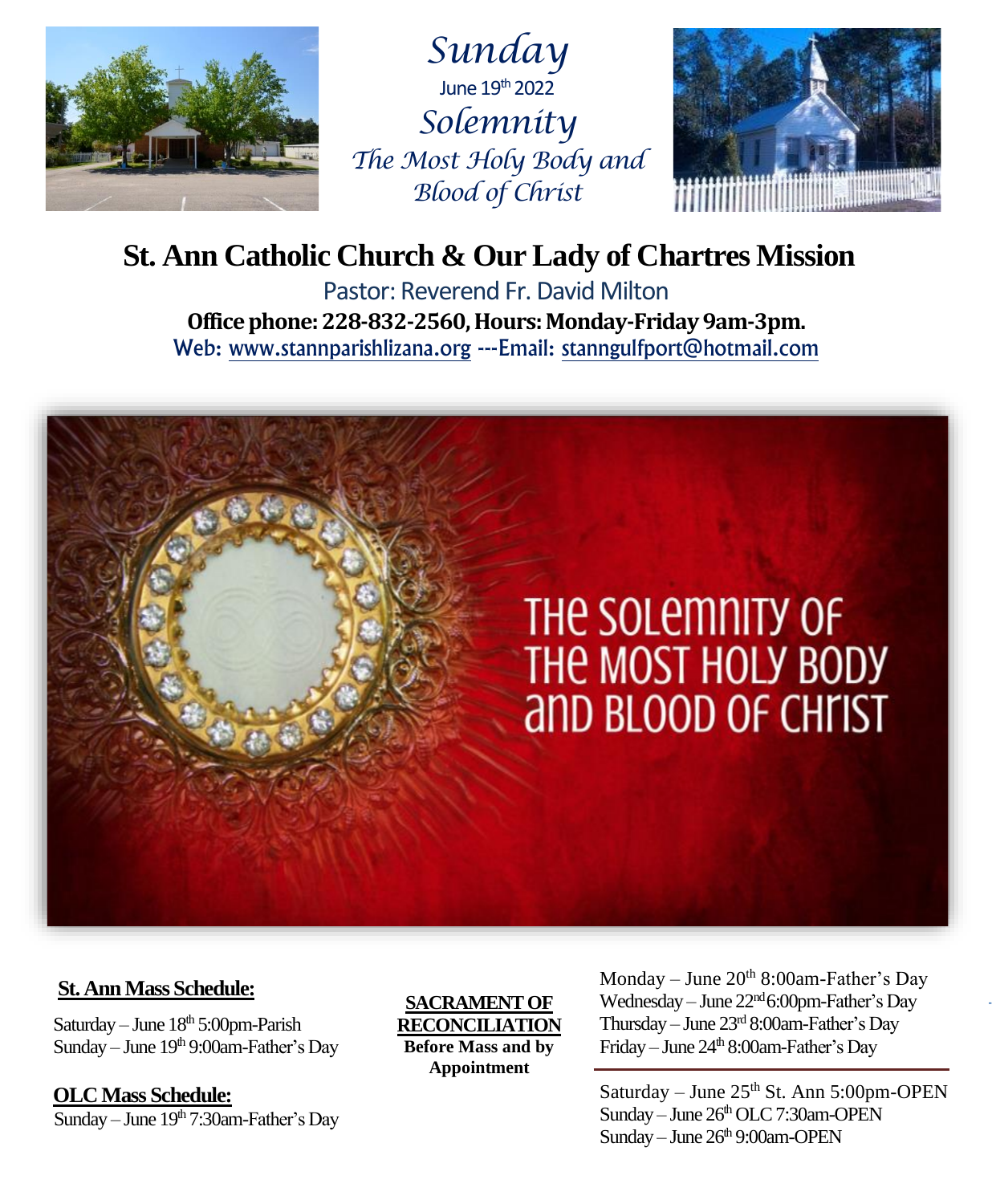#### *From Father David'sDesk...*

## *Eat and Drink*

*Bread and wine*, the basics for most Mediterranean diets, are featured in the readings for this feast. They were the gifts that were offered to God Most High by the priestking Melchizedek, as stated in Genesis. Since these gifts represent the staples of life, such a sacrifice was offered because it symbolized the offering of life itself. Who was this mysterious man who blessed Abram when Abram usually blessed others? We have no answer.

This theme of bread and wine shifts a bit in the Gospel passage. There the meal consisted of bread and fish, traditional fare of fisher folk. Hence, this meal also symbolized life. We stand open-mouthed when we realize the multitude of people who were fed on such a sparse amount of food. How could this happen? Mystery abounds!

In the first reading the essence of life is offered to God. In the Gospel, the essence of life is offered to the people. It is in Paul's letter that we find the high point of the readings and of the feast itself. There Paul proclaims what was probably one of the earliest eucharistic formulas of the early Church. It ends with an admonition from Christ himself: "Do this in remembrance of me" (1 Corinthians 11:24). Here the bread and wine that was first offered to God, and then offered to the people, is the very Body and Blood of the Lord Jesus Christ. This remembrance of his death is really a celebration of life. The mystery here is incomprehensible.

> With Prayers, *Fr. David*

**St. Ann Stewardship** Identifiable: \$3017.00 – Loose: \$4.00 Children: \$5.00 – (ACH: \$5.00) **Total: \$3026.00**

**OLC Stewardship** Identifiable: \$ 185.00– Loose: \$100.00 **Total: \$285.00**



#### **THANKS to All:**

Ī

Thank you to all the volunteers who are donating their time and talent to make the 2022 Catfish Festival an enormous success. Through your generosity and your willingness to roll up your sleeves, I know this year's festival will be a wonderful accomplishment.

Many thanks, *Fr David*

#### **SECOND Collection:**

A second collection will be held June  $25^{th}$  &  $26^{th}$ for Peter's Pence. Envelopes can be found in the pews and in the back of the church.